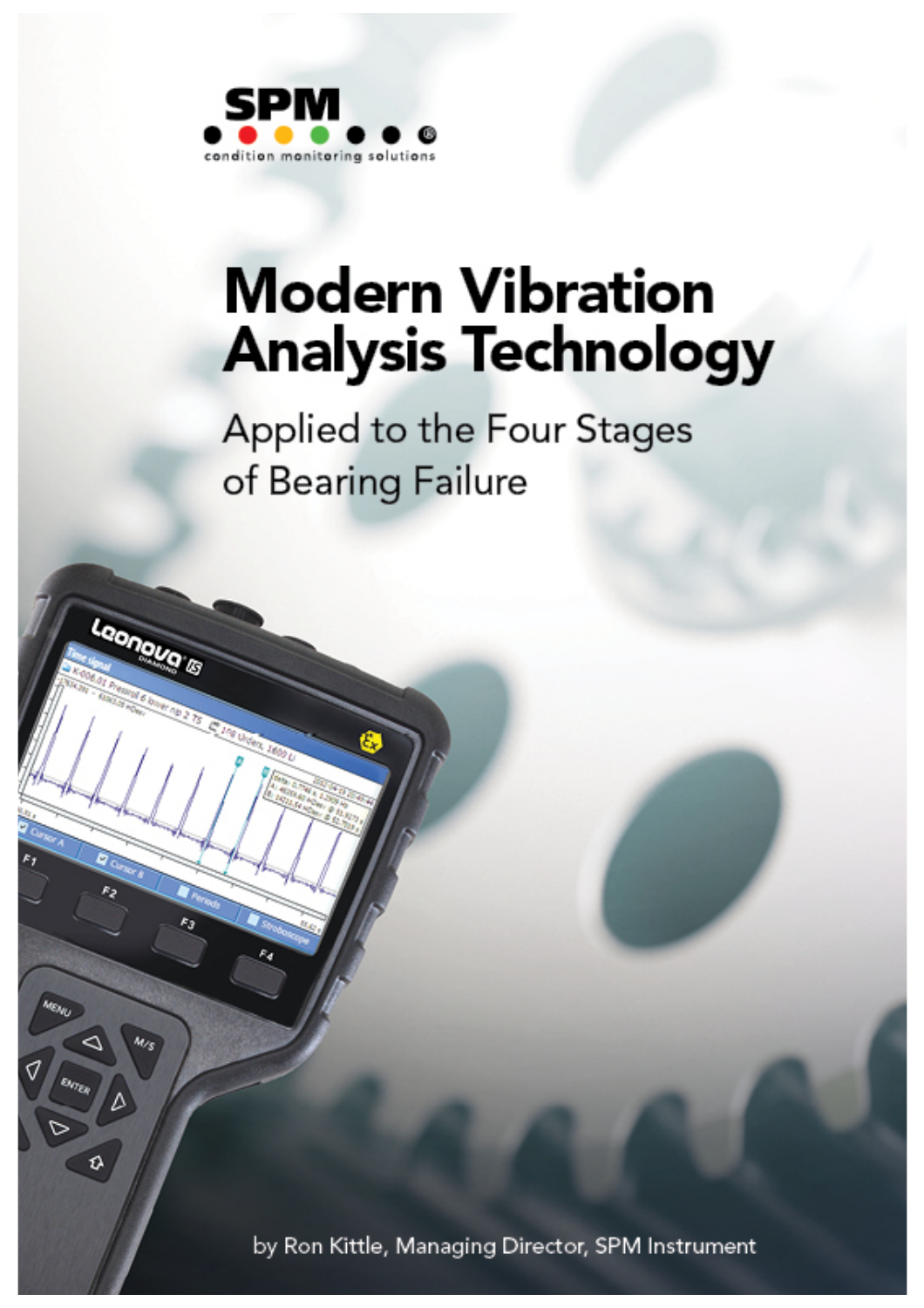#### **The Four Stages of Bearing Failures**

Within the vibration community, it is commonly accepted to describe a spalling process in a bearing in four stages; from the first microscopic sign to a severely damaged bearing. Some divide the process into more stages than four and with finer increments, but the process is still the same.



*Figure 1. Bearing failure process in four stages.*

The process starts slowly; the time spent in Stages 1 and 2 is relatively long compared to the time for Stage 3 and especially Stage 4. The damage process speed accelerates in the later stages.

Imagine a bearing carrying a heavy load; the surfaces in the load zones of the bearing must handle an enormous stress over a long time. The pressure in the contact line between rollers and the outer or inner race in a roller bearing, or the contact point in a ball bearing, is very high. The bearings are designed to handle this amount of stress, but even in new, good quality bearings there are surface imperfections, for example microscopic cracks. The enormous pressure generated when the rolling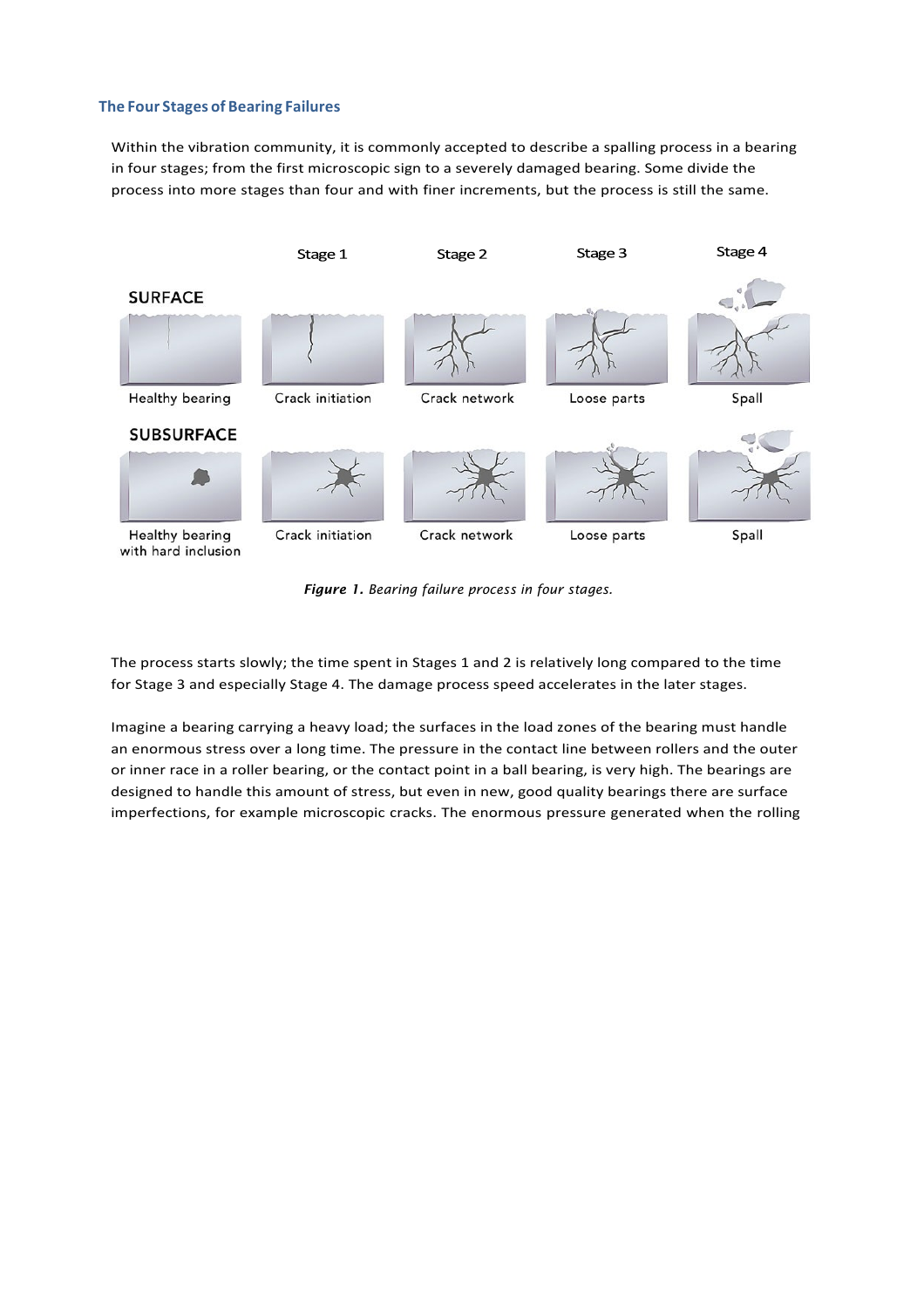elements pass these imperfections, pressing down the lubricant medium, can sometimes widen these microscopic cracks. When the rollers in a rolling element bearing pass these points, there are loading/unloading forces acting on these crack areas, and the friction between the metal parts (or microscopic surface contacts between parts in the crack area) emits elastic waves. This is typical stage 1 and 2 behaviors.



*Figure 2. Typical early bearing failure behavior in Stages 1 and 2 for a crack in which microscopic parts rub against each other. When the bearing passes a crack, the loading and unloading forces create friction between microscopic metal parts, which in turn emits elastic waves. This process causes the crack togrow.*

In Stages 3 and 4, there are more collisions between the rolling elements and the corners of the loose parts. In Stage 4, the rolling elements do not create very many elastic waves anymore; it is more like a movement of mass when the rollers fall into the pits from older, worn down spalls.

To summarize the emission of elastic waves in the different stages of bearing failure: in Stages 1 and 2, the elastic waves are mainly created by the loading/unloading forces occurring in areas with microscopic cracks. The source of the waves is the microscopic collisions from metal parts created by shear forces. In Stage 3, there are more actual collisions between the rolling elements and loose parts or corners in a fresh spall. In Stage 4, the elastic waves decrease in strength while the pure vibration signal increases when the rolling elements follow the profile of the damages.

There could be other reasons for bearing failure, for example contamination of the lubricant medium, small contaminant particles stick to the bearing surface causing emission of strong elastic waves. Another potential cause of bearing failure is fluting, electric discharge creating a characteristic undulated pattern on the bearing surface. In such cases, no elastic waves are emitted, damages can only be seen in velocity readings.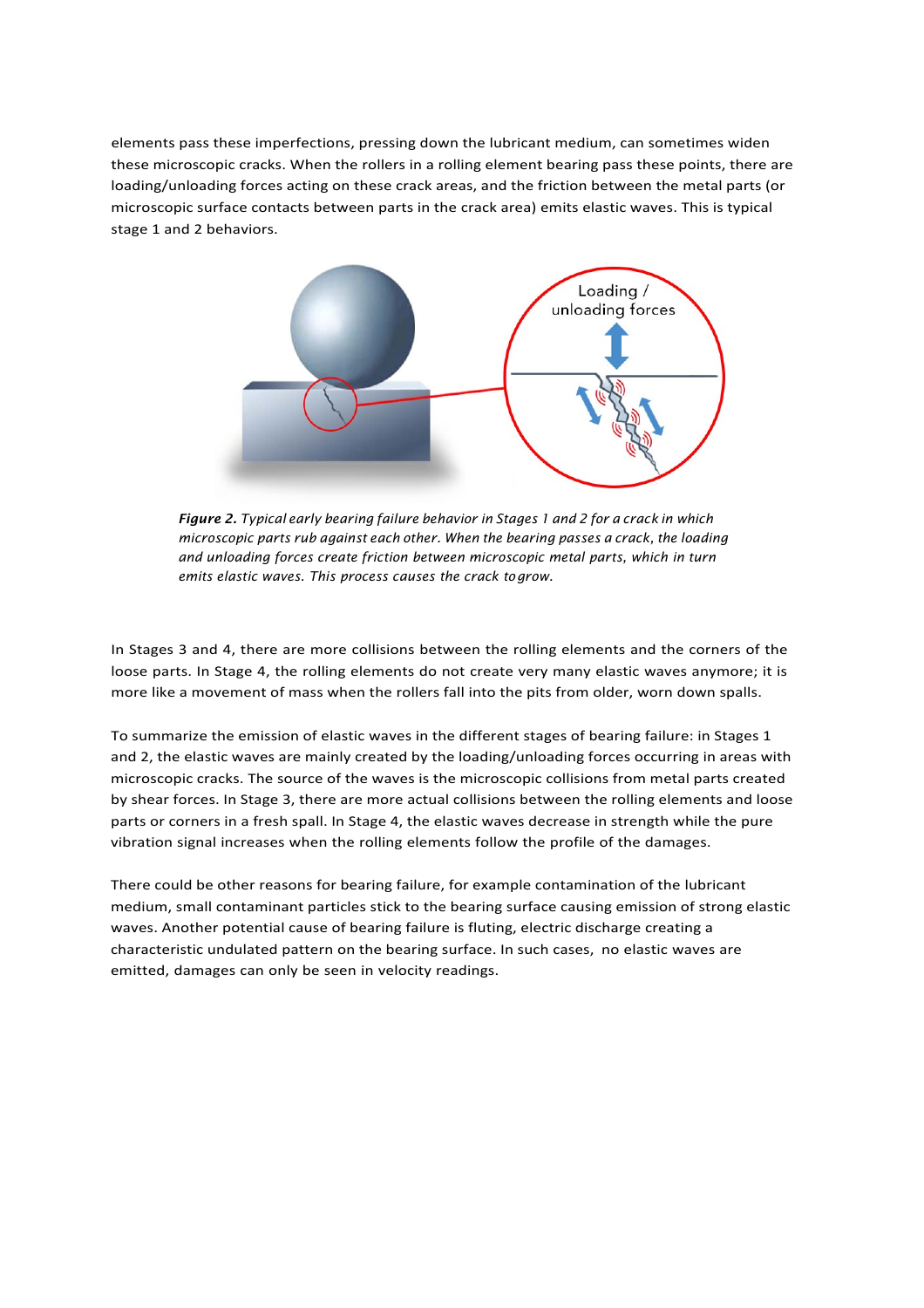## Basic Physical Principles

### Elastic Waves/Compression Waves

When two metal objects collide, e.g. a roller in a rolling element bearing hitting the corner of a crack in the raceway, or when friction arises because of metal parts being subjected to a shear force, elastic waves (or compression waves) are generated. These waves travels with a speed of typically 6 000 m/s (20 000 feet/s) in steel. The speed of sound in air is 340 m/s (1 100 feet/s), 18 times slower than the waves in steel. These elastic waves normally have a very low energy level compared to the low frequency signals originating from unbalance, misalignment, belt problems and gear mesh. The elastic waves follow the machine structure and are dampened by material interfaces.

By comparison, a 'normal' low frequency vibration signal is more a movement of mass and is significantly directional, while the elastic waves can 'propagate around corners' (i.e. pick up sounds from a very wide area). The elastic waves can be seen as 'ripples' in the material. In most real-world machines, both low frequency signals and elastic waves occur in combination.



*Figure 3. Omnidirectional elastic waves are created as a result of an impact.*

A closer study of these elastic waves reveal that they are transient signals with a short rise and fall time, hence containing energy in a very broad range of frequencies, well above 40 kHz.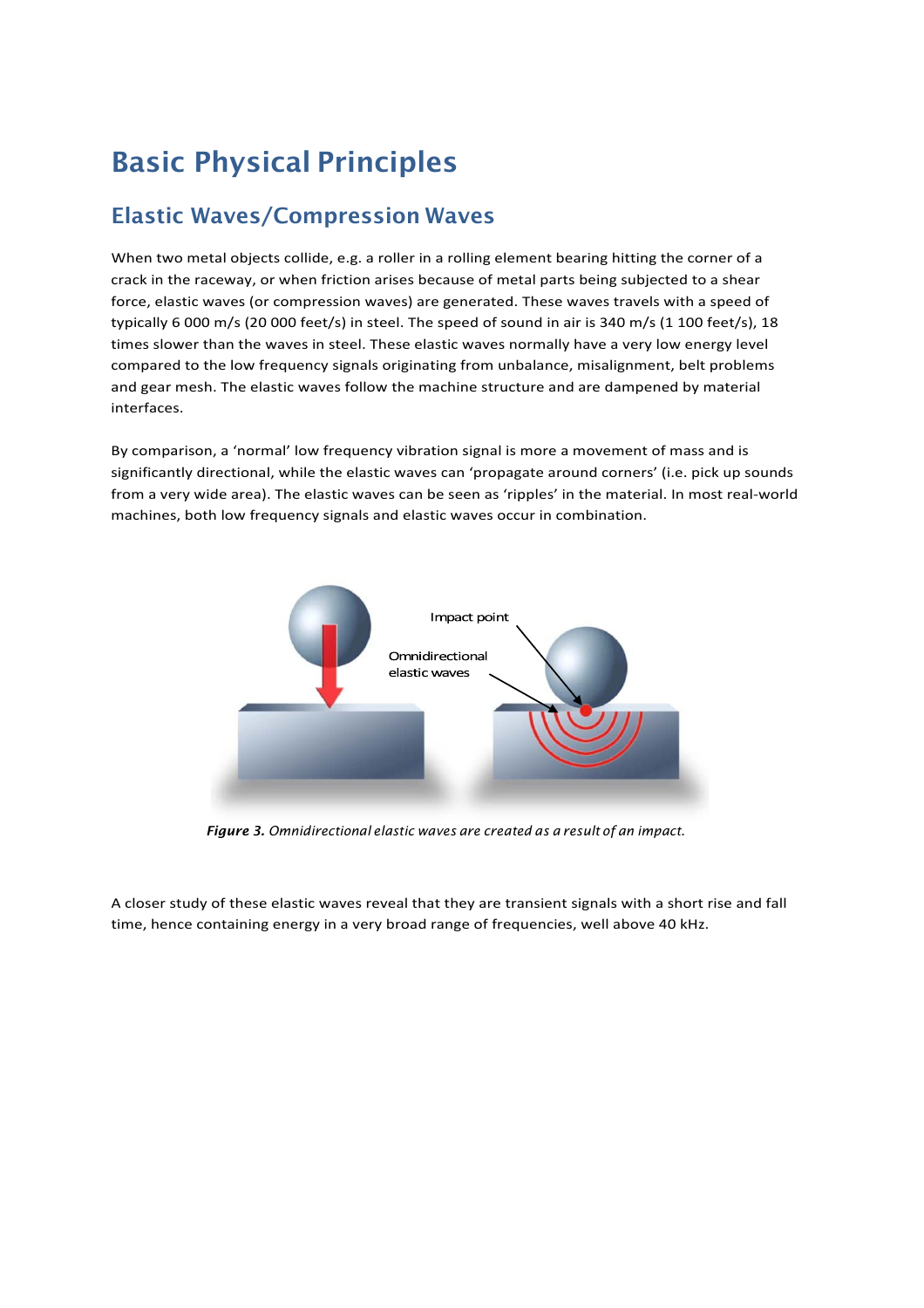### Momentary Energy Distribution

Imagine a vibration transducer mounted close to the load zone of a bearing (Figure 4). Also imagine that when a rolling element passes a specific position on the outer race, a spectrum analysis is performed of the transducer output signal. The time frame on which the spectrum analysis is based is very short, catching only the exact moment when one rolling element passes the specific position.



*Figure 4. Vibration transducer mounted close to the load zone of a bearing.*

In a healthy bearing, the signal is normally dominated completely by low frequency signals, such as unbalance, belt vibrations, misalignment and similar sources. Usually, there is also an extremely weak signal originating from the material interface between the rolling elements and the outer race. The small (microscopic) surface irregularities collide and emit weak elastic waves. These elastic waves are several magnitudes weaker than the low frequency signals. Since these elastic waves are very 'sharp' (have short rise and fall time), they also contain energy in the high end of the frequency spectrum. One can say that it is like a 'mechanical noise floor' in the spectrum.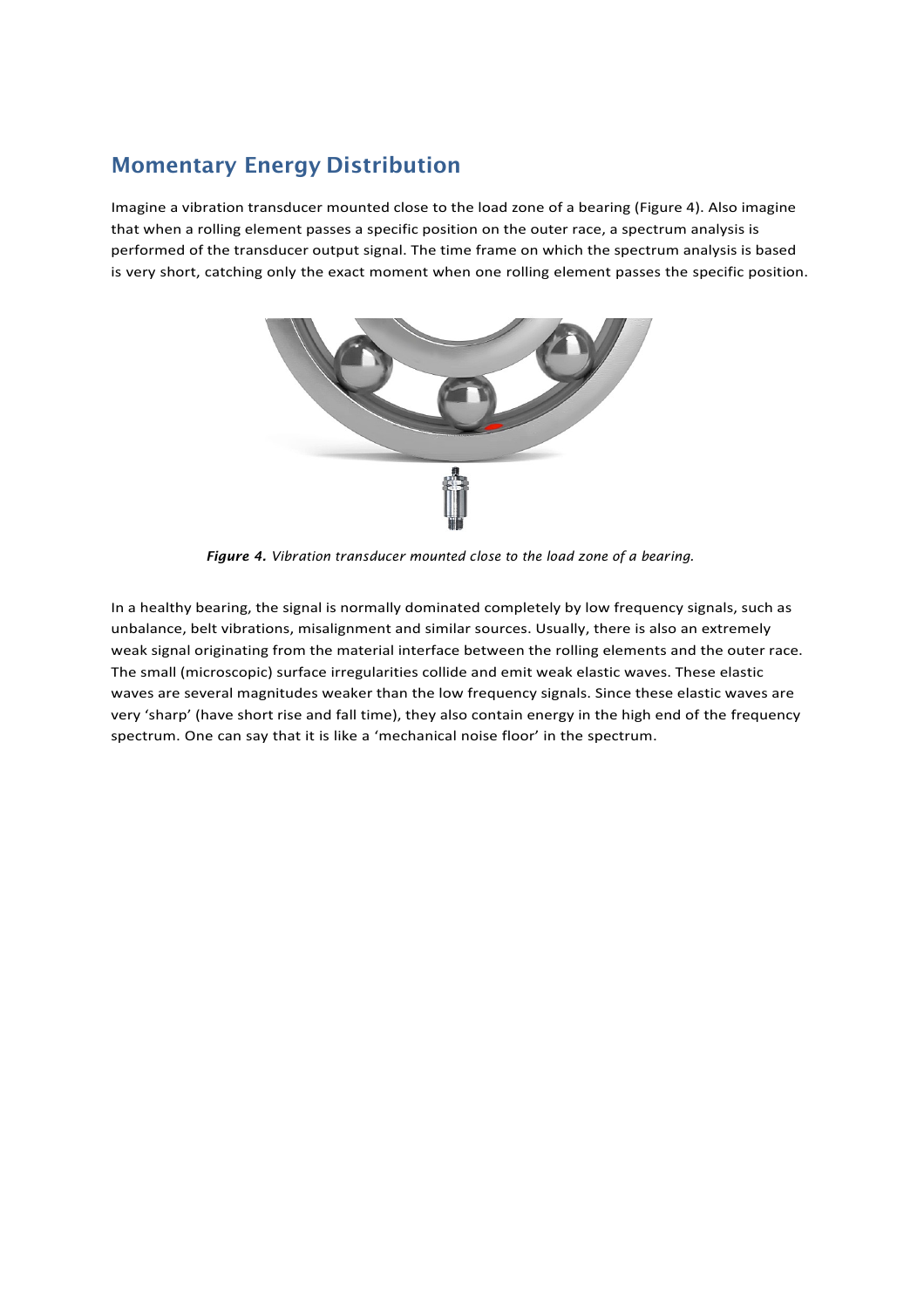Figure 5 below illustrates a 'snapshot' of a spectrum when a rolling element passes close to a vibration transducer in a healthy bearing. The pattern is normally dominated completely by low frequency signals (unbalance, misalignment and similar sources denoted 1X, 2X). A very weak broad band 'mechanical noise floor' is illustrated in red. The 'mechanical noise floor' is lubrication dependent.



*Figure 5. A snapshot of a spectrum when a rolling element passes close to a vibration transducer. In a healthy bearing, the 'mechanical noise floor' is very weak.*

In a Stage 1 bearing damage, when one or more microscopic cracks are widened the loading and unloading process - when the rolling element passes the area with microscopic cracks - creates elastic waves. The waves originate mainly from small surface collisions when the metallic parts are moving relative to each other (see Figure 3). The energy content of these elastic waves is still very low in Stage 1, but measurable. The signal pattern still is completely dominated by the low frequency energy from unbalance and similar sources (denoted 1X, 2X), see Figure 6.



*Figure 6. The 'mechanical noise floor' has increased in Stage 1, and the signal pattern is still dominated by low frequency signals.*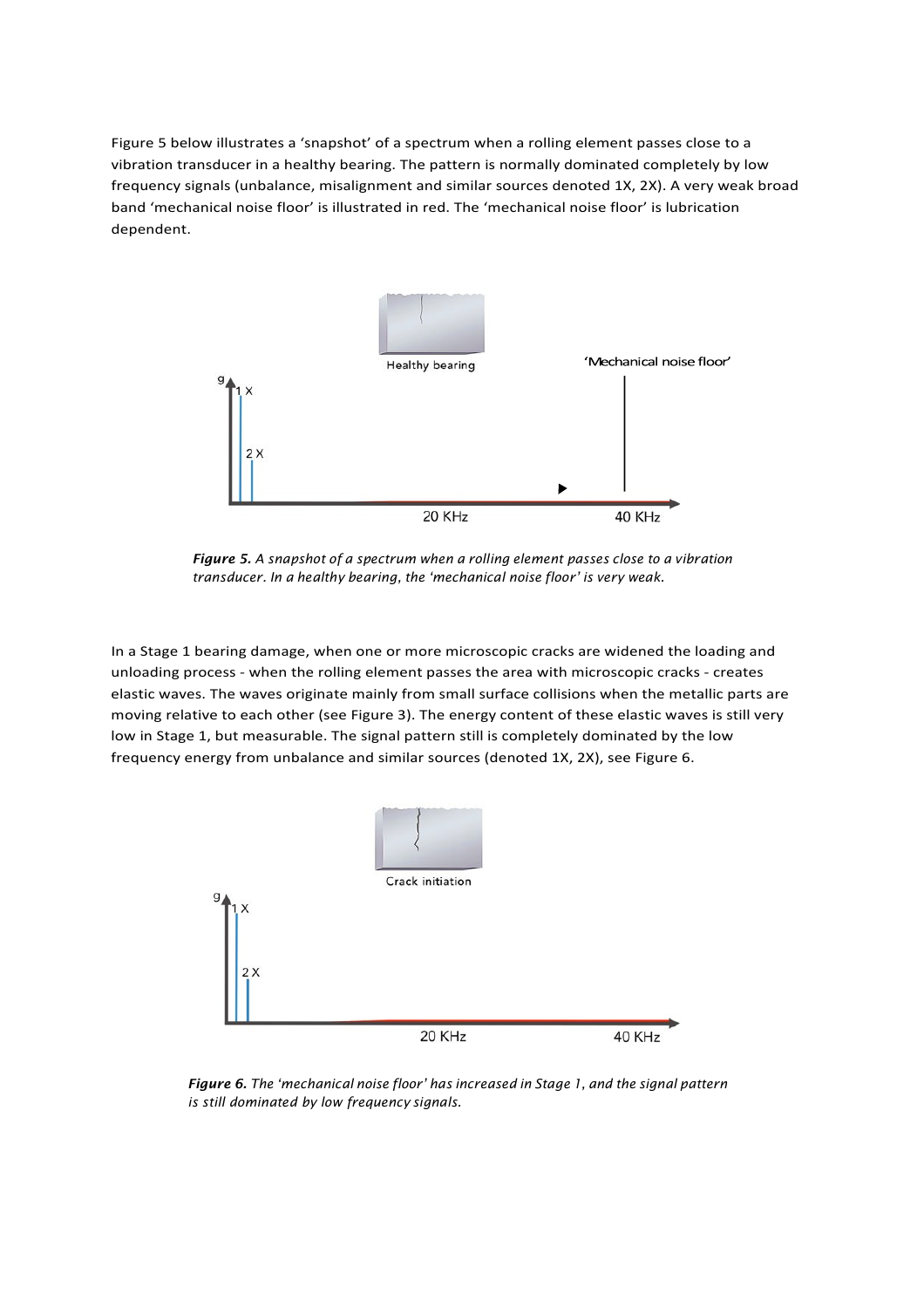In a Stage 2 bearing damage, the microscopic cracks have formed a crack network. The loading/unloading process creates stronger elastic waves because there are now more semi-loose parts under the surface and the relative movement is greater. The 'mechanical noise floor' has grown in the spectrum but is still weak. At this stage, the waves are strong enough to trigger the natural frequencies of the bearing assembly. The bearing natural frequencies depend on the dimensions of the bearing and how it is mounted. Typically, the natural frequencies can be found in the 2-6 KHz range.



*Figure 7. In Stage 2, the natural frequency of the bearing starts to show. The low frequency signals are still much stronger than the natural frequencies and the 'mechanical noise floor'.*

In a Stage 3 bearing damage, the crack network has caused bigger loose or semi-loose parts. Elastic waves are created from collisions between the rolling elements and the parts. The natural frequencies of the bearing are now stronger (because the elastic waves contain more energy) and the 'mechanical noise floor' is peaking, see Figure 8.



*Figure 8. In Stage 3, the 'mechanical noise floor' is elevated (red area) and so are the natural frequencies of the bearing.*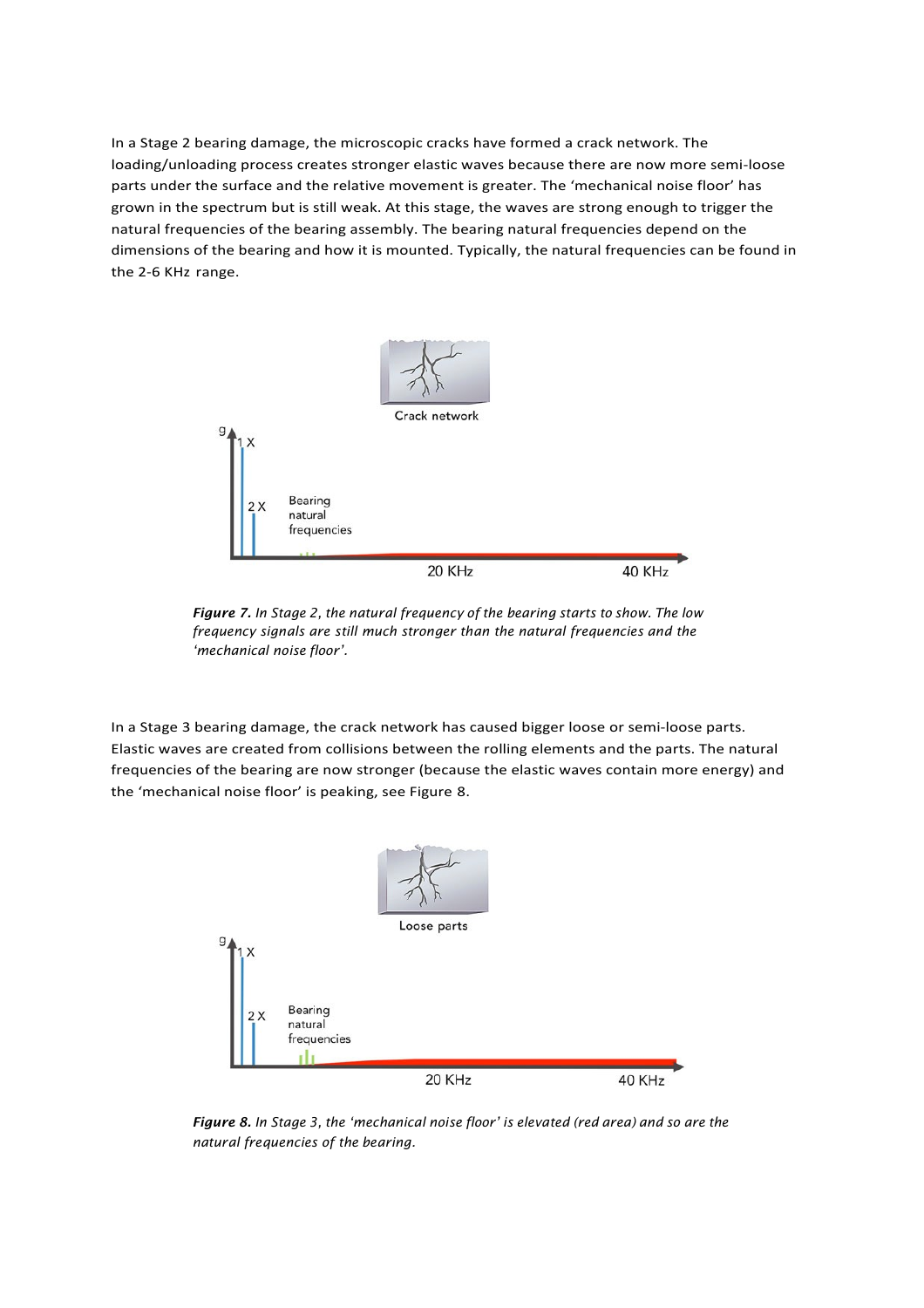In Stage 4, the spalls have become big pits, and at the end of Stage 4 the sharp corners have all been worn down. The rolling elements are partly following the profile of the spalls, hence creating vibrations (not elastic waves) with a frequency corresponding to the bearing frequencies (BPFO, BPFI, BS, FTF).



*Figure 9. Clearly visible spalls. In the end of Stage 4, the rolling elements follow the spall shape, hence creating bearing frequency peaks in the spectrum.*

With reference to the red spectrum lines (BPFO, BPFI) representing the bearing frequencies in Figure 9: how is it possible to detect early damages in Stages 1, 2 and 3 if the bearing frequencies only show up in the spectrum at Stage 4? This is a common misconception. When a rolling element passes the damaged area in Stage 1, there is an increase in the 'mechanical noise floor' every time it passes that specific position. By looking at e.g. frequencies above 10 kHz and measuring the **OCCUITENCE** frequency of the elevated noise floor, the bearing frequencies show up. Another way to describe this is by saying that the mechanical noise floor is **modulated** by the bearing frequencies.

For example, a machine running at 1500 RPM has a bearing with BPFO = 5.7. This means that one position on the outer race will see  $1500*5.7/60 = 142.5$  passes per second of a rolling element. This equals 142.5 Hz. The spectrum below is a typical Stage 1 pattern in which the red mechanical noise floor will grow and weaken in strength 142.5 times per second. The 142.5 Hz is the **occurrence** frequency of the outer race signal.



*Figure 10. Bearing failure process Stage 1 in which the red 'mechanical noise floor' will grow and weaken 142.5 times per second.*